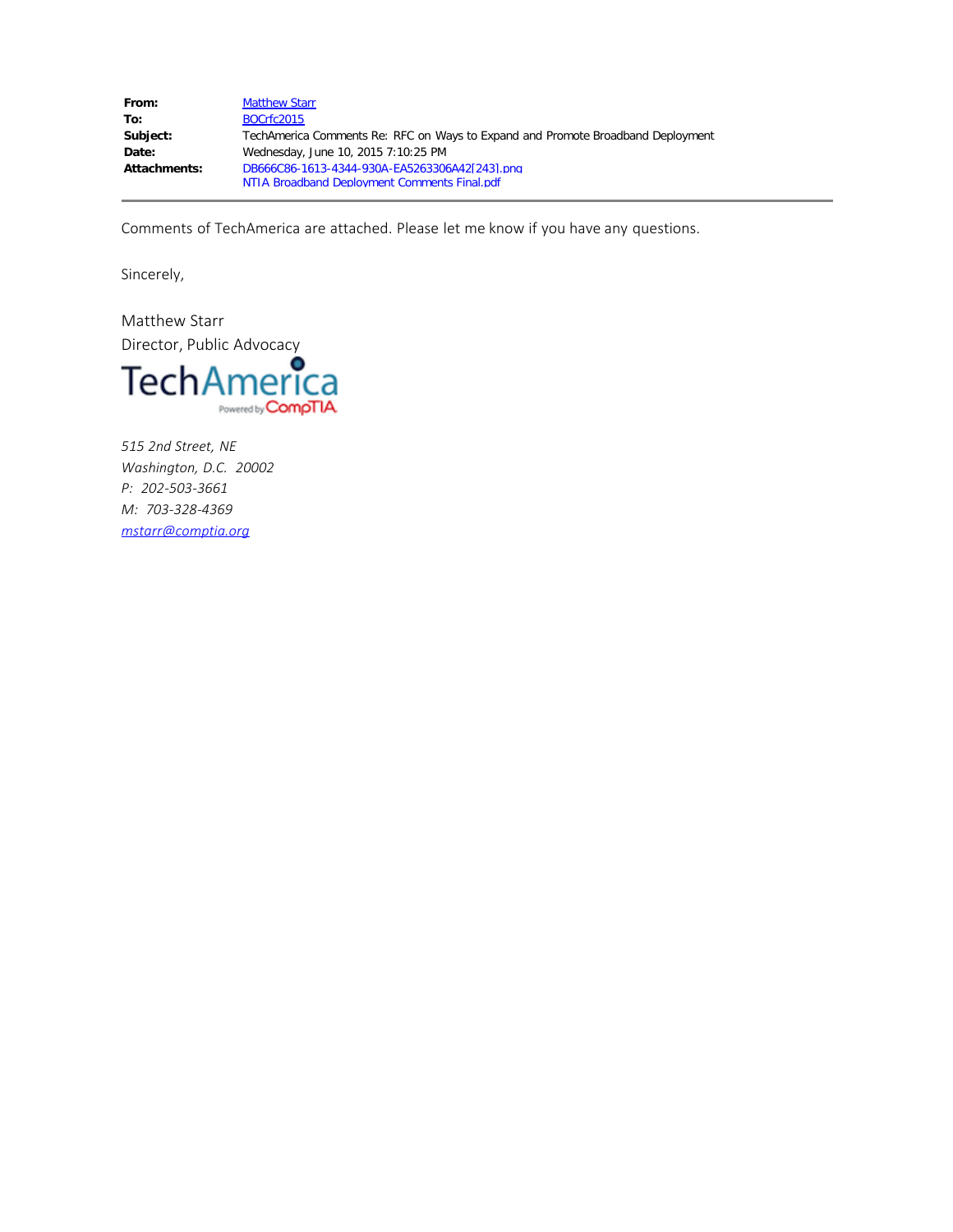

 

June 10, 2015

National Telecommunications and Information Administration U.S. Department of Commerce 1401 Constitution Ave., NW Washington, DC 20230 Attn: Broadband Opportunity Council

## **Re: NTIA Request for Comment on Broadband Deployment, Adoption and Competition**

TechAmerica, the public sector and public policy division of The Computing Technology Industry Association ("CompTIA") hereby submits these comments in response to the NTIA's RFC on how federal agencies can promote broadband deployment, adoption and competition. Our members represent the full spectrum of the information technology and communications industry. They are at the forefront of innovation and provide a critical backbone that supports broader commerce and job creation. These members include major IT enterprise companies, small and medium sized IT solution providers, and the distribution partners that bring these products and services to market.

The Internet is at the heart of today's global economy, but many Americans still don't have access to "broadband" Internet under the FCC's new definition of 25 Mbps up and 3 Mbps down, and *most* Americans don't have a choice of broadband providers.<sup>1</sup> We commend the Administration for recognizing this problem and creating the Broadband Opportunity Council<sup>2</sup> ("BOC") to help solve it. This is an issue that will require immense coordination not only between various executive departments and agencies, but also between federal, state and local governments.

Deploying broadband infrastructure is a massive undertaking, one that requires significant up-front investment that companies may not recoup for decades. And yet, deployment is made even more difficult by regulatory barriers at every step of the

<sup>&</sup>lt;sup>1</sup> *In re* Inquiry Concerning the Deployment of Advanced Telecommunications Capability to All Americans in a Reasonable and Timely Fashion, and Possible Steps to Accelerate Such Deployment to Section 706 of the Telecommunications Act of 1996, as Amended by the Broadband Data Improvement Act, GN Docket No. 14-126 (rel. January 29, 2015), *available at:* https://apps.fcc.gov/edocs\_public/attachmatch/FCC-15-10A1.pdf. 

<sup>&</sup>lt;sup>2</sup> Presidential Memorandum, *Expanding Broadband Deployment and Adoption by Addressing Regulatory Barriers and Encouraging Investment and Training, (March 23, 2015),* https://www.whitehouse.gov/the-press-office/2015/03/23/presidential-memorandum-expandingbroadband-deployment-and-adoption-addr.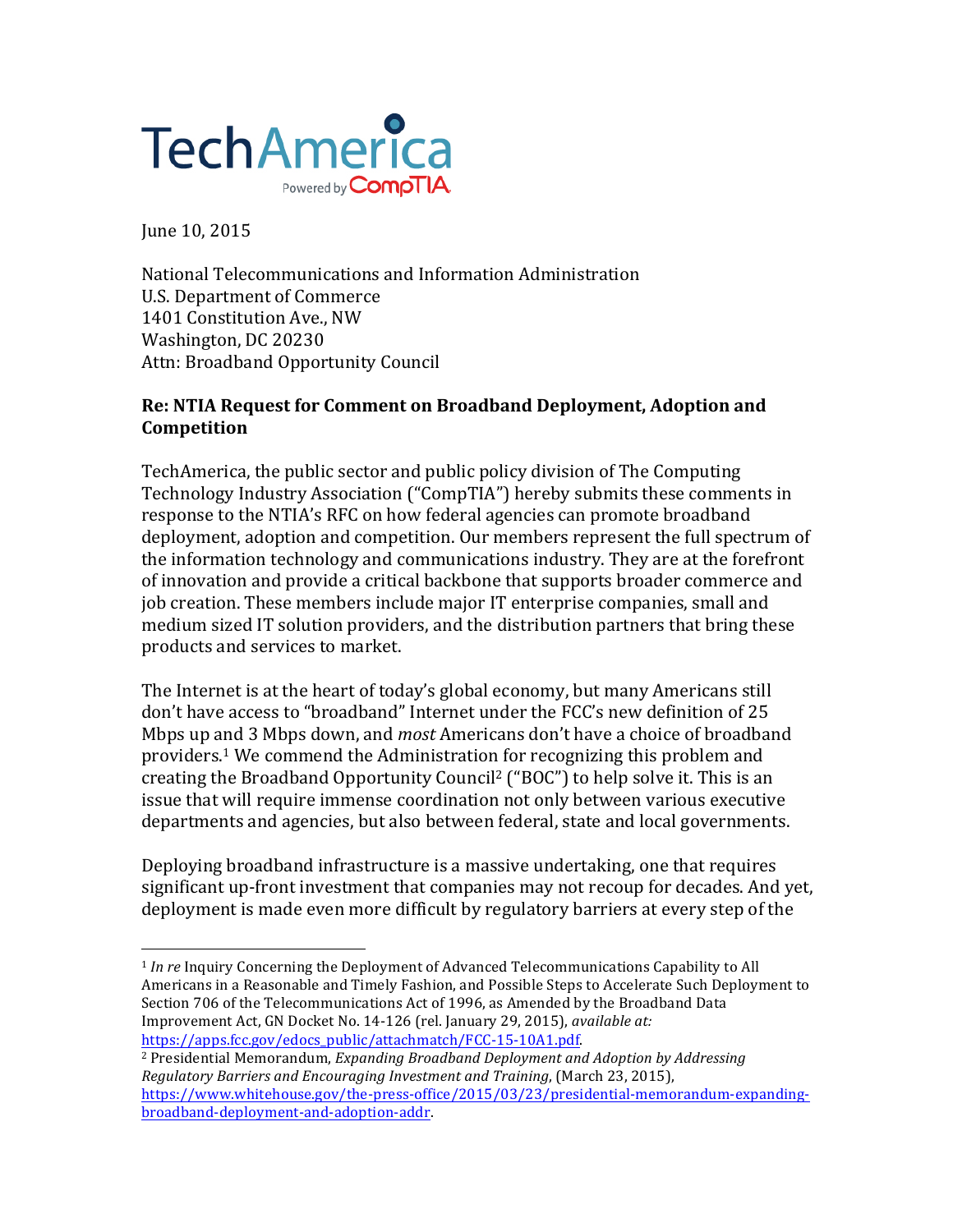process. These barriers to deployment keep companies from investing more into infrastructure, and potentially keep new entrants from entering the market. Competition is the key to better broadband access, and to increase competition, government should be *encouraging* private investment, not discouraging it.

Removing regulatory barriers is only part of the solution, however. Wireless broadband use has skyrocketed in recent years, and demand for wireless data is expected to continue to grow exponentially in the near future.<sup>3</sup> Wireless speeds are increasing too, and in some rural areas, it may be a better long-term solution to broadband access than wireline broadband. However, there simply isn't enough available spectrum to meet this coming demand, even as unlicensed spectrum begins to carry more and more of the wireless traffic.

The federal government is currently sitting on a large amount of spectrum suitable for both licensed and unlicensed wireless use without any incentive to use it efficiently or make it available for private use.<sup>4</sup> If companies could rely on the federal government to make more spectrum available, they would be more likely to invest in networks to capitalize on it. More available spectrum means more capacity and higher speeds for wireless broadband. Finding new ways to put government spectrum in the hands of the private sector could do incredible things for wireless broadband access. 

If the BOC can help encourage the implementation of initiatives to remove barriers to deployment and increase spectrum availability, it will go a long way towards increasing and improving broadband access nationwide.

## **Barriers to Broadband Deployment**

 

Some of the biggest barriers to deployment occur not at the federal level, but at the state and local government levels. Getting access to utility poles and rights of way at reasonable costs has proven problematic in many cities and states, and approval timelines are often unpredictable.<sup>5</sup> But the federal government (most notably the FCC) has made significant strides in fixing some of these issues, and there is much more that the federal government and the BOC can do to solve problems at the local level.

<sup>&</sup>lt;sup>3</sup> Cisco, *Cisco Visual Networking Index: Global Mobile Data Traffic Forecast Update 2014-2019*, at 3 (Feb. 3, 2015) ("Cisco Mobile Data Forecast")

http://www.cisco.com/c/en/us/solutions/collateral/service-provider/visual-networking-indexvni/white\_paper\_c11-520862.pdf. 

<sup>&</sup>lt;sup>4</sup> Connecting America: The National Broadband Plan, at 82 (2010) ("National Broadband Plan") *available at*: https://transition.fcc.gov/national-broadband-plan/national-broadband-plan.pdf. 

<sup>&</sup>lt;sup>5</sup> Berin Szoka, Matthew Starr, & Jon Henke, *Don't Blame Big Cable. It's Local Governments That Choke Broadband Competition,* Wired (July 16, 2013), http://www.wired.com/2013/07/we-need-to-stopfocusing-on-just-cable-companies-and-blame-local-government-for-dismal-broadband-competition/.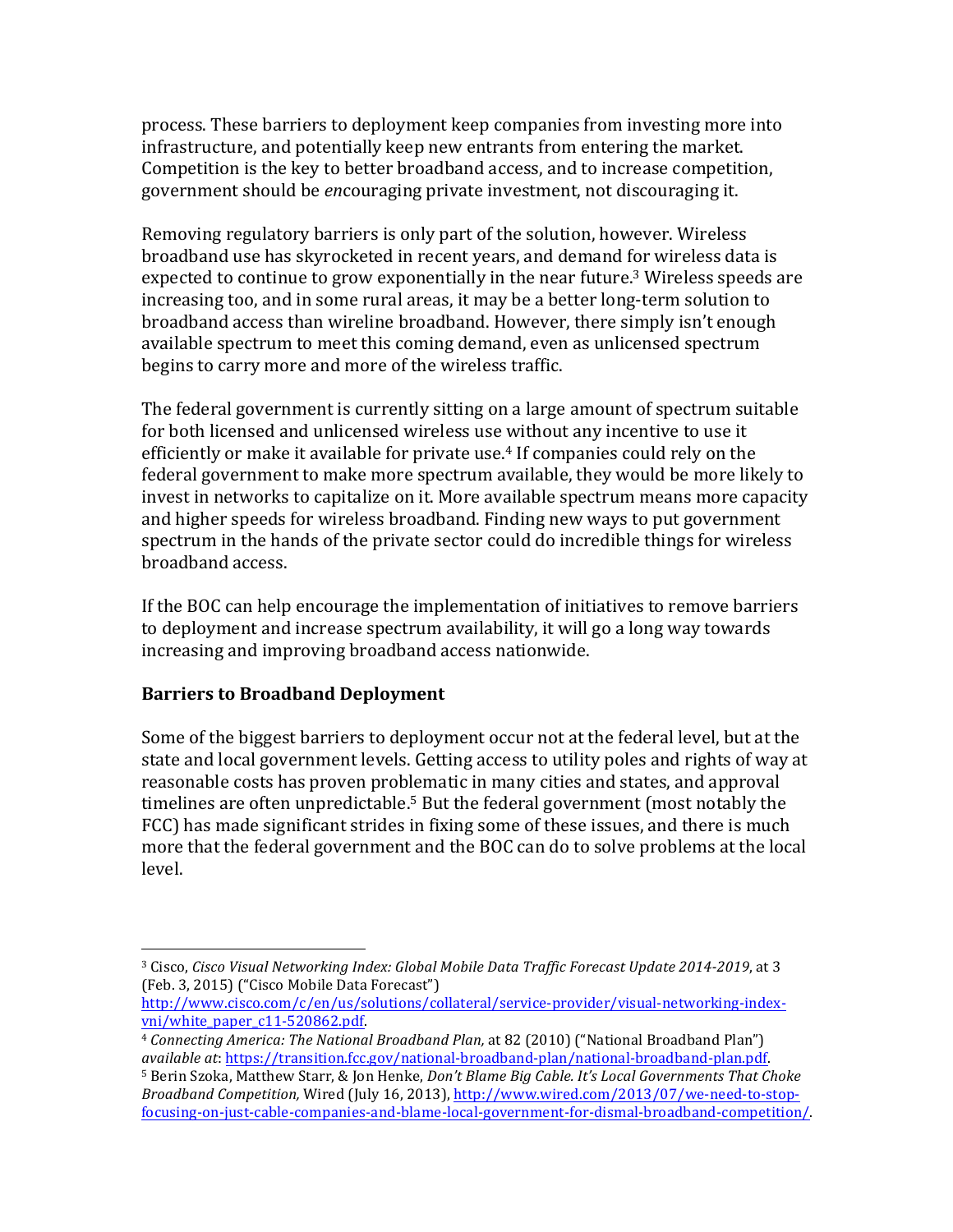In 2011, the FCC passed the Pole Attachment Order,<sup>6</sup> which standardized rates and timelines for pole attachment for telecommunications providers in the 30 states where they have authority to do so. The FCC's recent Open Internet Order<sup>7</sup> (should it stand up in court), potentially broadens the reach of the pole attachment rules, applying them to non-traditional telecommunications providers now deploying fiber (such as Google). This should also benefit new companies looking to follow the Google Fiber model of deploying a broadband connection without the traditional cable or phone service component of the service.

The FCC issued two other notable rulings lowering barriers to wireless deployment. The first, in 2009, was a declaratory judgment establishing timeframes for local governments to respond to applications to build wireless facilities.<sup>8</sup> The decision was ultimately challenged by several local governments and eventually was upheld by the Supreme Court in FCC v. City of Arlington.<sup>9</sup> The second, passed just last year, eased a number of rules for deployment of small cells.<sup>10</sup>

All three of these FCC decisions made massive strides in lowering barriers to broadband deployment, but there is ample work to be done to remove additional barriers to deployment at the state and local levels. While the BOC has limited authority to control what state and local governments are doing, there is a role for it in this process. In particular, there are two things the BOC should do: 1) it should collect and aggregate information about existing state and local infrastructure so that a company looking to deploy broadband anywhere in the country can find the necessary information in one centralized database; and 2) issue a set of model practices that state and local governments should follow to encourage broadband deployment.

According to several of our member companies, information about local infrastructure is often hard to find, incomplete and inconsistent from city-to-city and state-to-state. This lack of information on existing infrastructure makes it difficult for companies deploying broadband to know how best to build their

 

https://apps.fcc.gov/edocs\_public/attachmatch/FCC-14-153A1.pdf.

<sup>&</sup>lt;sup>6</sup> In re Acceleration of Broadband Deployment: Expanding the Reach and Reducing the Cost of Broadband Deployment by Improving Policies Regarding Public Rights of Way and Wireless Facilities Siting, WC Docket No. 11-59 (rel. April 7, 2011), *available at* 

https://apps.fcc.gov/edocs\_public/attachmatch/FCC-11-51A1.pdf. 

<sup>&</sup>lt;sup>7</sup> In re Protecting and Promoting the Open Internet, GN Docket No. 14-28 (rel. Feb. 26, 2015), https://apps.fcc.gov/edocs\_public/attachmatch/FCC-15-24A1.pdf. 

<sup>&</sup>lt;sup>8</sup> *In re* Petition for Declaratory Ruling to Clarify Provisions of Section 332(2)(7)(B) to Ensure Timely Siting Review and to Preempt Under Section 253 State and Local Ordinances that Classify All Wireless Siting Proposals as Requiring a Variance, WT Docket No. 08-165 (rel. Nov. 18, 2009), *available at* 

http://apps.fcc.gov/ecfs/document/view;jsessionid=pXySPQYJT9bd0KtkTVWsLv0v0Q1mJFScdh9zb yV1Hkp1VZFmhhQ1!-321460796!1471562840?id=7020393456. 

 $9$  City of Arlington v. FCC, 133 S. Ct. 1863 (2013).

<sup>&</sup>lt;sup>10</sup> *In re* Acceleration of Broadband Deployment by Improving Wireless Facilities Siting Policies, WT Docket No. 13-238 (rel. Oct. 21, 2014), *available at*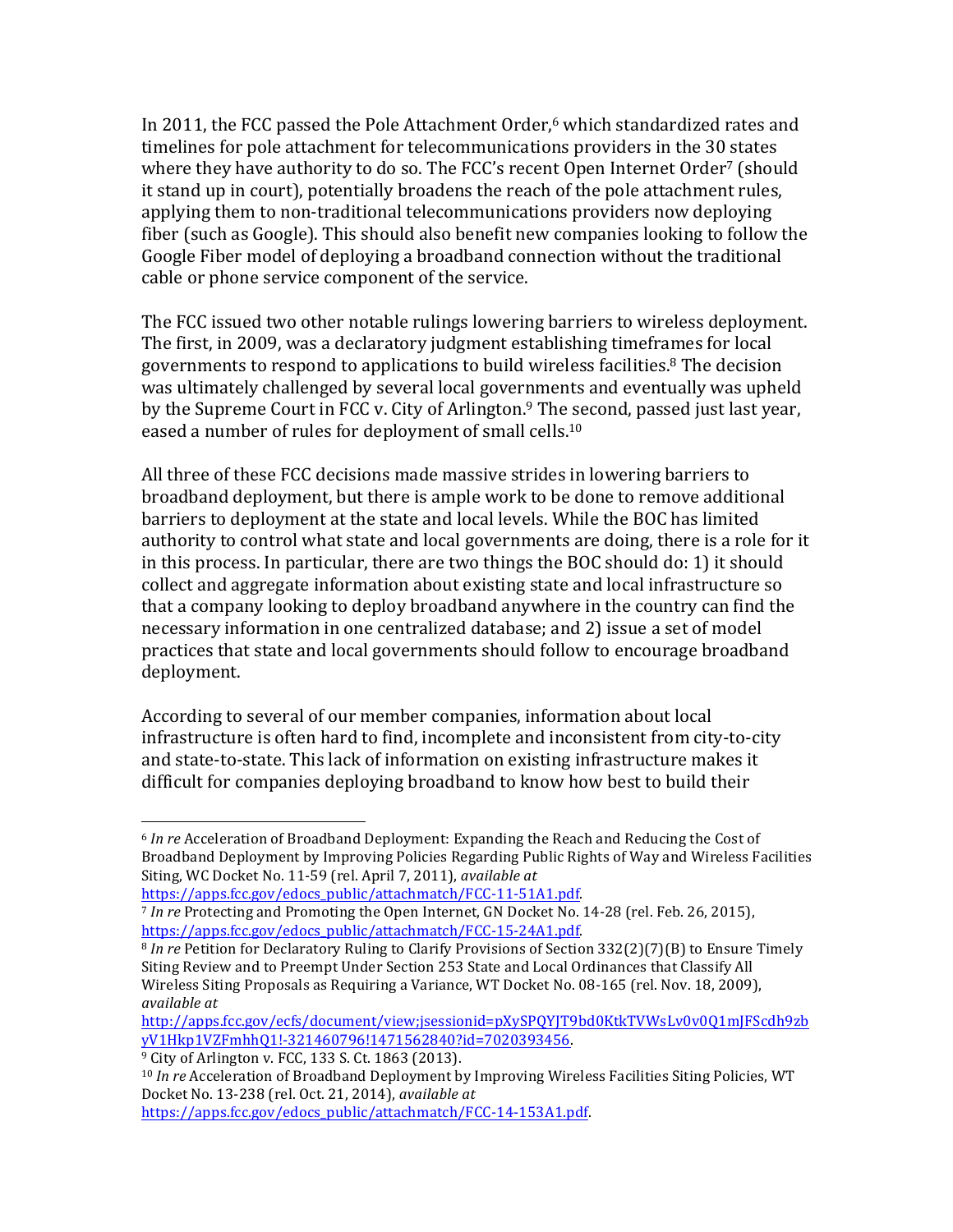networks, and slows down the deployment process. If companies were able to find all of this information in one central database, it would save time and lower costs. To build this database, the BOC should work with state and local governments to collect the necessary information, and make it available for anyone looking to deploy broadband infrastructure.

Another consistent theme we heard from our members was that the inconsistency of regulations across cities and states made deployment difficult and unpredictable from one state to another and even in cities within the same state. For example, some cities and states make it more difficult than others to secure access to local infrastructure, pole attachments, and rights of way. Similarly, timelines for approval vary wildly across the states, and some states require approvals at both the state and local level, further slowing the process. Harmonizing these processes across the states would remove a massive barrier to broadband deployment, and thus the BOC should issue a set of best practices for states to follow. While it's certainly possible that some states have purposeful reasons for their practices, others simply may not know the best ways to encourage broadband deployment. Educating those state and local officials about how to improve broadband access in their areas, and perhaps drafting model legislation, should be a primary focus of the BOC.

## **Access to Federal Spectrum**

Demand for wireless data continues to grow annually by leaps and bounds. Mobile data traffic in the U.S. grew 120% in 2013,<sup>11</sup> and 69% worldwide in 2014.<sup>12</sup> And yet, of the 7.4 billion mobile devices in use last year, only 29% of were smartphones, and they accounted for  $69\%$  of mobile data traffic.<sup>13</sup> Additionally data usage per smartphone grew  $45\%$  in 2014.<sup>14</sup> As smartphones become more ubiquitous mobile data traffic will increase immensely in the coming years. In fact, Cisco projects that mobile data usage will increase nearly sevenfold in the U.S. by 2019 (from 0.56 exabytes/month in 2014 to 3.82 exabytes/month).<sup>15</sup>

To meet this ever-growing demand for data, companies need wireless spectrum sufficient to carry the traffic. Already we are seeing wireless providers offloading roughly two-thirds of their traffic from licensed to unlicensed networks to meet these demands,<sup>16</sup> and even that likely won't be enough in the long term. Some companies are even experimenting with networks made up primarily of unlicensed spectrum, which will create even more traffic in the current bands set aside for unlicensed use.

 <sup>11</sup> Cisco Mobile Data Forecast at 4.

<sup>12</sup> *Id.* at 1. 

<sup>13</sup> *Id.* at 2.

<sup>14</sup> *Id.*

<sup>15</sup> *Id*. at 36.

<sup>&</sup>lt;sup>16</sup> Phil Goldstein, *Cisco: N. American Mobile Users to Each Consume Around 11 GB per Month by 2019,* Fierce Wireless (Feb. 3, 2015), http://www.fiercewireless.com/story/cisco-n-american-mobileusers-each-consume-around-11-gb-month-2019/2015-02-03.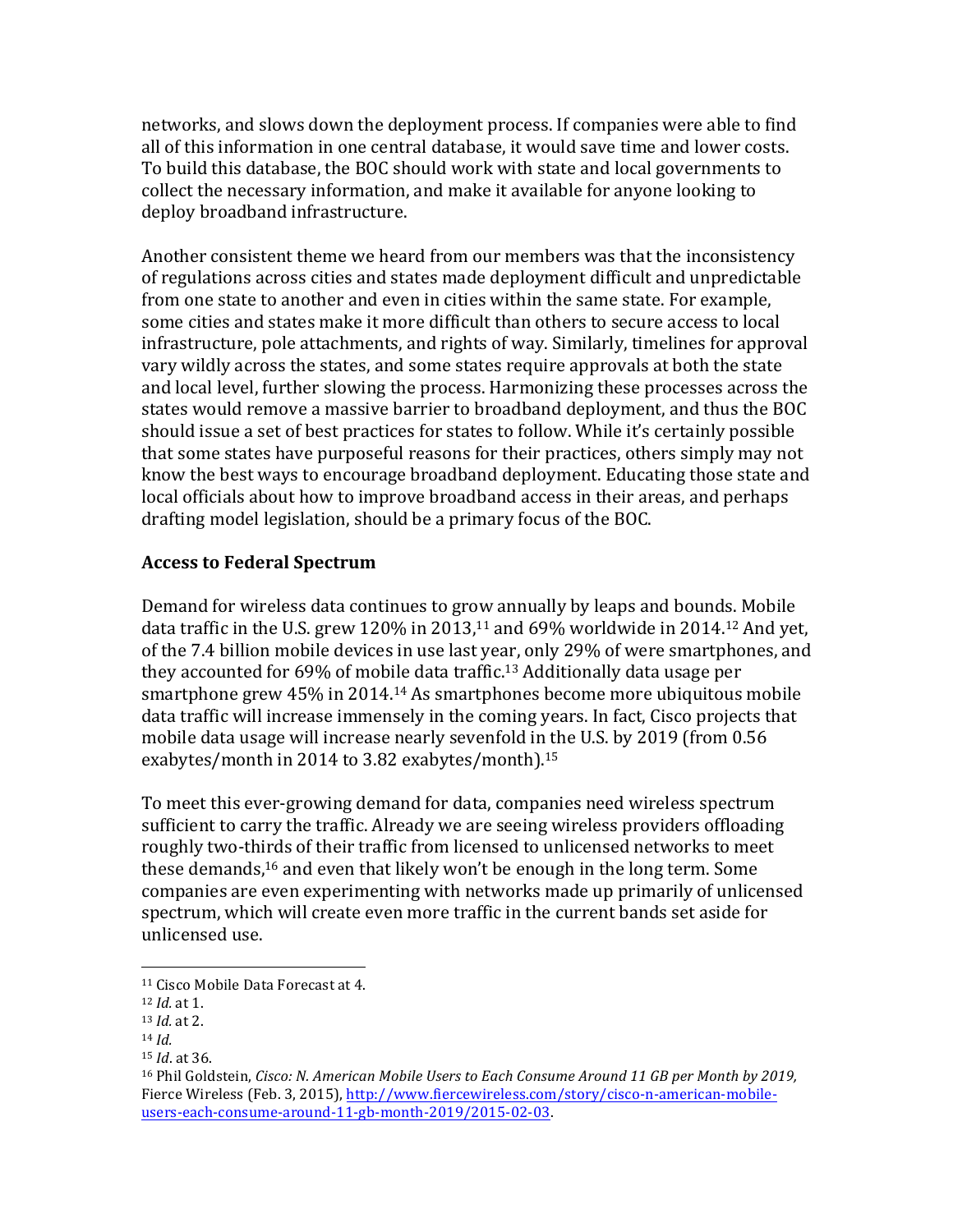Despite this massive demand for spectrum, there is only one major spectrum auction on the horizon, the Broadcast Television Incentive Auction, scheduled for 2016.<sup>17</sup> While that auction could make between 84-120 additional MHz of spectrum available,<sup>18</sup> it marks the last known source of sub-3 GHz spectrum for commercial use for the foreseeable future. On the unlicensed side, the FCC recently opened up the lower portion of the 5 GHz band for unlicensed use, and is continuing to explore other pieces of that band.<sup>19</sup> They've also begun to test out new models for spectrum use in the 3.5 GHz proceeding. Even with all of those FCC proceedings moving forward, more sources of spectrum are still needed.

The federal government remains, by far, the largest holder of spectrum suitable for wireless use,<sup>20</sup> and it is widely acknowledged that they are not efficient users of their spectrum.<sup>21</sup> Under current law, federal agencies can be reimbursed for the cost of clearing and reallocating spectrum for auction.<sup>22</sup> However, clearing spectrum for auction is a costly, time-consuming process, and the 2012 PCAST report found that "clearing and reallocation of Federal spectrum is not a sustainable basis for spectrum policy due to the high cost, lengthy time to implement and disruption to the Federal mission."<sup>23</sup>

While the recent AWS-3 auction, which brought in over \$44 billion,<sup>24</sup> showed that spectrum auctions can indeed result in significant revenue for the government, the

 

<sup>&</sup>lt;sup>17</sup> FCC, *A* Groundbreaking Event for the Broadcast Television, Mobile Wireless, and Technology Sectors *of the U.S. Economy, http://wireless.fcc.gov/incentiveauctions/learn-program/.* 

<sup>&</sup>lt;sup>18</sup> John Eggerton, *FCC Gets Spectrum of Reaction on Incentive Auction Vote*, Broadcasting & Cable (Dec. 12, 2014), http://www.broadcastingcable.com/news/washington/fcc-gets-spectrum-reactionincentive-auction-vote/136340. 

<sup>&</sup>lt;sup>19</sup> *In re* Revision of Part 15 of the Commission's Rules to Permit Unlicensed National Information Infrastructure (U-NII) Devices in the 5 GHz Band, ET Docket No. 13-49 (rel. March 31, 2014), *available at:* https://apps.fcc.gov/edocs\_public/attachmatch/FCC-14-30A1.pdf. 

 $20$  "The total percentage of the most highly valued spectrum [between 225 and 3700 MHz] exclusively or predominantly used by the federal government ranges from approximately 39 percent to 57 percent." United States Government Accountability Office, *Report to Congressional Committees:* Spectrum Management Incentives, Opportunities and Testing Needed to Enhance Spectrum Sharing at 6-7 (Nov. 2012), http://www.gao.gov/assets/660/650019.pdf. 

 $21$  "Many spectrum licensees, however, have inflexible licenses that limit the spectrum to specific uses. These licensees do not incur opportunity costs for use of their spectrum; therefore, they are not apt to receive market signals about new uses with potentially higher value than current uses. The result can be inadequate consideration of alternative uses, artificial constraints on spectrum supply and a generally inefficient allocation of spectrum resources." National Broadband Plan at 82. <sup>22</sup> See Commercial Spectrum Enhancement Act, Pub. L. No. 108-494, Title II, 118 Stat. 3986, 3991 (2004); Middle Class Tax Relief and Job Creation Act of 2012, Pub. L. No. 112-96, 126 Stat. 156

<sup>(2012).</sup>

<sup>&</sup>lt;sup>23</sup> PCAST, *Report to the President: Realizing the Full Potential of Government-Held Spectrum to Spur Economic Growth,* at 10 (July 2012), *available at* 

https://www.whitehouse.gov/sites/default/files/microsites/ostp/pcast\_spectrum\_report\_final\_july\_ 20\_2012.pdf. 

<sup>&</sup>lt;sup>24</sup> Peter Cramton & Pacharasut Sujarittanonta, *Bidding and Prices in the AWS-3 Auction* (May 2015), http://apps.fcc.gov/ecfs/document/view?id=60001048120.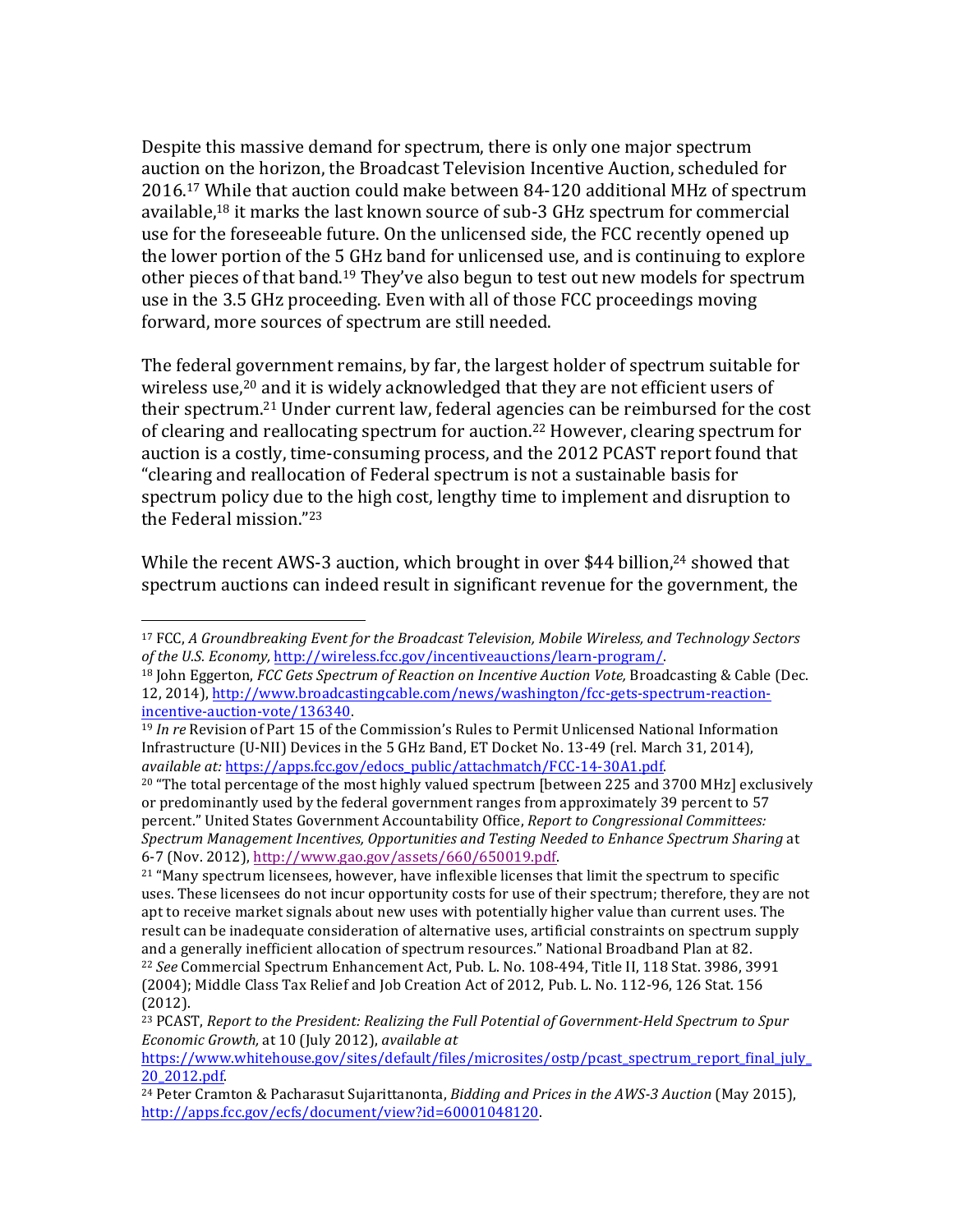problem of incentivizing agencies to part with their spectrum remains. Simply reimbursing an agency for the costs of the arduous task of clearing and reallocating spectrum is not enough motivation to make its spectrum available for commercial use. Instead, some sort of real financial incentive must be offered. In addition, agencies should receive financial incentives not just for re-allocating spectrum for commercial use, but also for sharing their spectrum. Given the findings of the PCAST Report, sharing, not reallocating, will be the likely future of spectrum policy. There simply are no incentives in place currently to promote this approach.

The 2013 Presidential Memorandum "Expanding America's Leadership in Wireless Innovation<sup>"25</sup> identified the potential for sharing of federal spectrum and directed NTIA to develop a plan "directing applicable agencies to provide quantitative assessments of the actual usage of spectrum," in bands suitable for sharing. NTIA issued said plan in its "Fourth Interim Progress Report," which identified 960 MHz of spectrum for potential repurposing, and required agencies to identify when and where they were using those frequencies by June  $5$ , 2015.<sup>26</sup> At this point in the process, we hope that all agencies abided by that deadline, so that NTIA can finally create a broad summary of federal spectrum usage. This long-awaited summary will finally provide a clear picture of opportunities for commercial usage of federal spectrum.

Once opportunities for commercial use of federal spectrum are known, the agencies in possession of that spectrum must have some incentive to part with it or share it. The White House acknowledged this in its 2013 Memorandum, $27$  and the Spectrum Policy Team issued a report in early 2014 outlining a number of approaches to providing incentives to federal agencies.<sup>28</sup> However, the report only laid out the pros and cons of various approaches, and made no direct recommendations. It ultimately led to an RFI asking for stakeholder input, but we have seen nothing further since the March 2014 comment deadline.

Whatever approach the Government ultimately takes to incentivizing agencies to make their spectrum available for commercial use, it should abide by the following principles: 1) the approach should be flexible, allowing for selling, sharing, leasing, etc. depending upon the best approach given the spectrum at issue; 2) it should allow agencies to not only recoup costs, but provide actual financial incentives to

 

<sup>&</sup>lt;sup>25</sup> Presidential Memorandum, *Expanding America's Leadership in Wireless Innovation* (June 14, 2013), ("2013 Presidential Wireless Memorandum") https://www.whitehouse.gov/the-pressoffice/2013/06/14/presidential-memorandum-expanding-americas-leadership-wireless-innovatio. 

<sup>&</sup>lt;sup>26</sup> National Telecommunications and Information Administration, *Fourth Interim Progress Report on* the Ten-Year Plan and Timetable and Plan for *Quantitative Assessments of Spectrum Usage*, at 15-16 & Appendix A (June 2014), *available at* 

http://www.ntia.doc.gov/files/ntia/publications/fourth\_interim\_progress\_report\_final.pdf. <sup>27</sup> 2013 Presidential Wireless Memorandum.

<sup>&</sup>lt;sup>28</sup> Institute for Defense Analyses Science & Technology Policy Institute, *A Review of Approaches to Sharing or Relinquishing Agency-Assigned Spectrum* (Jan. 2014), https://www.ida.org/upload/stpi/pdfs/p5102final.pdf.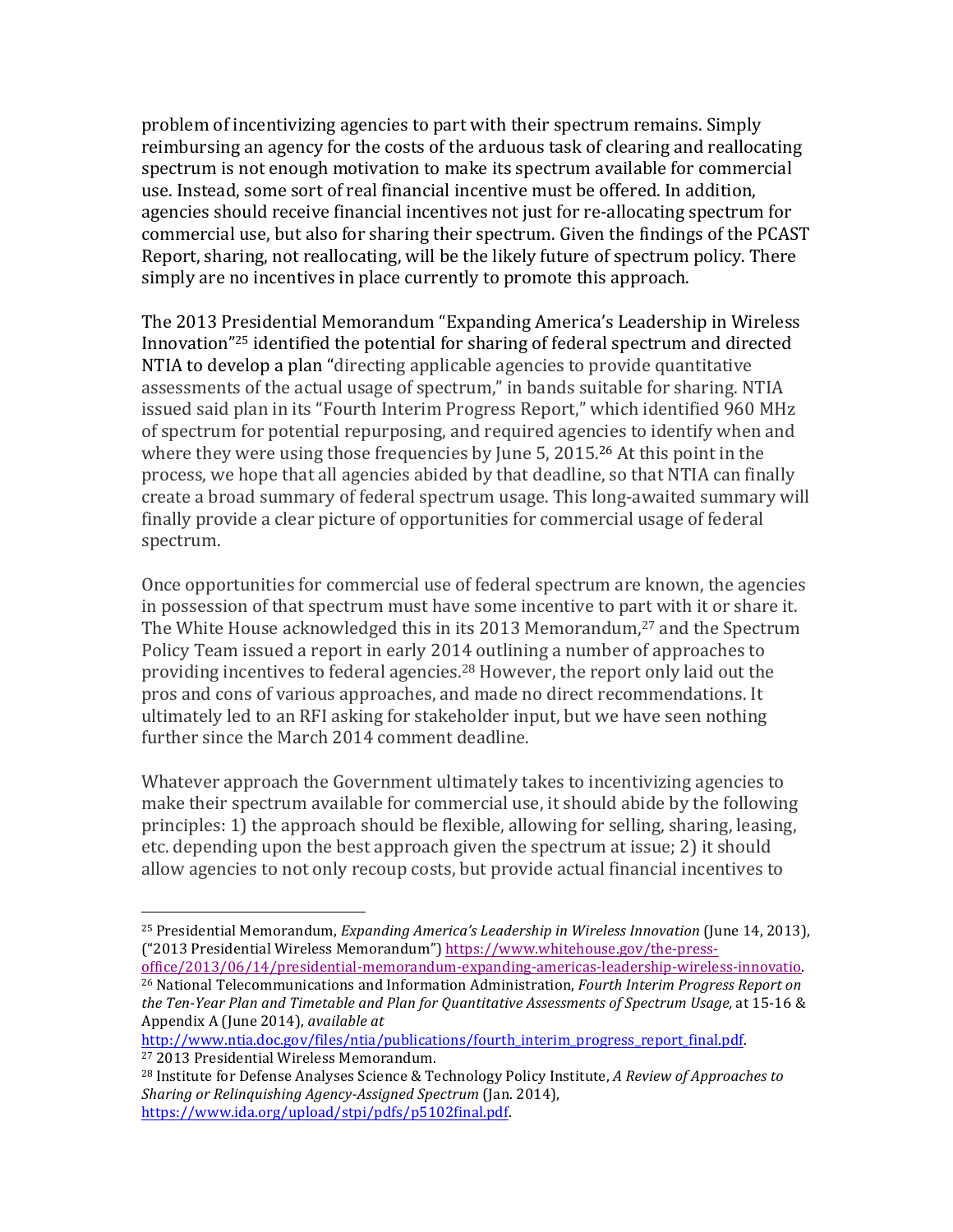make their spectrum available; and 3) it should include a market-based pricing mechanism, where agencies would receive more money for relinquishing spectrum in high-demand frequencies than they would, say, for sharing spectrum in lowerdemand frequencies. Such an approach would almost certainly require legislation to, among other things, allow agencies to receive money from the Spectrum Relocation Fund for non-auctioned spectrum.

The White House has done an admirable job thus far of leading the charge towards more available spectrum over the last 5 years from their initial Memorandum in  $2010^{29}$  to the creation of the BOC this year, but they may have gone as far as they can alone. Once NTIA completes their assessment of federal spectrum, it may fall to Congress to create new incentives for agencies to make their spectrum available, and for the agencies to take advantage of these incentives and work with NTIA to bring them to fruition. This process will take widespread coordination and hard work across the entire federal government, but it is essential to the future of the tech industry and the growth of the U.S. economy.

# **Other Federal Initiatives**

 

There are several other ways the Federal Government can increase private investment into broadband infrastructure such as a permanent extension of the 50% bonus depreciation that has historically been renewed annually, and adopting and encouraging dig-once practices.

An additional 50% bonus depreciation allows for companies to more quickly receive tax benefits for investment in property such as broadband infrastructure. Bonus depreciation reduces the risk of long-term investments because it accelerates payment recovery time and thus lowers the average cost of capital for long-term assets. A permanent extension would thus provide companies with more certainty about their ability to recover costs on investments like broadband infrastructure, which can take decades to recoup. More certainty would incent companies to make these types of major investments. The BOC should thus recommend that the bonus depreciation is extended permanently.

A "dig-once" policy refers to, on a general level, coordination between government agencies that provides opportunities for broadband infrastructure deployment when roads are being excavated for other reasons. These policies help lower costs for broadband deployment and minimize disruption time. They also show an increased government emphasis on the importance of broadband infrastructure deployment. On the Federal level, we would encourage the Department of Transportation's Federal Highway Administration to adopt a dig-once policy for

<sup>&</sup>lt;sup>29</sup> Presidential Memorandum, *Unleashing the Wireless Broadband Revolution* (June 28, 2010), http://www.whitehouse.gov/the-press-office/presidential-memorandum-unleashing-wirelessbroadband-revolution.